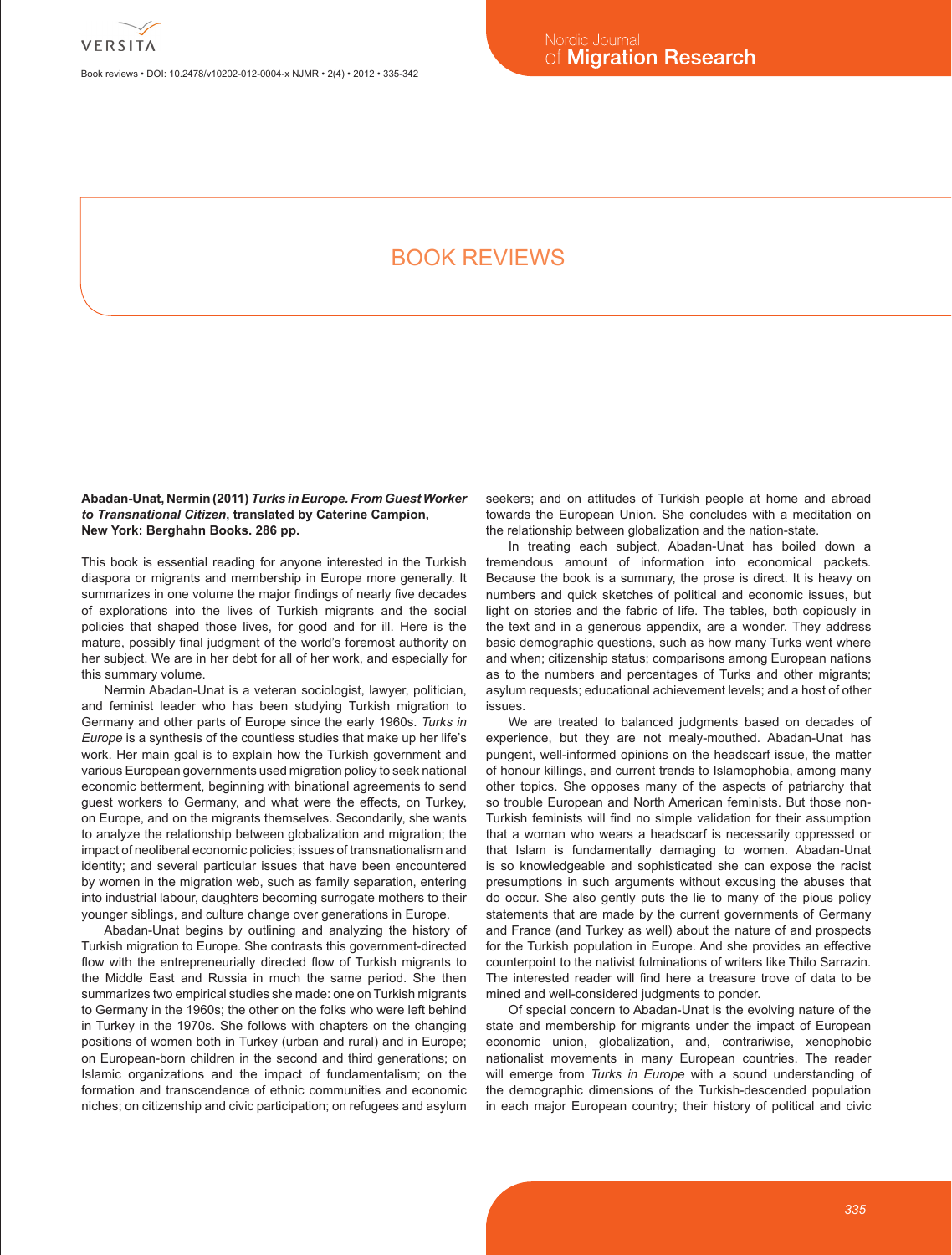participation; the degree of and obstacles to their inclusion in local society; the pattern of their economic activities; the place of Islam and other religions in their communities; relationships between the sexes and the generations; ethnic divisions within their population; and many more issues.

*Turks in Europe* appeared first in Turkish (2002), then in German (2005), before the current English translation and revision. Translator Caterine Campion has done a solid job of rendering the text into clear English, and as usual, Berghahn has produced an attractive physical volume.

There are many insightful studies of migration. If you read only one book on Turkish migrants to Europe, it should be this one. It will educate you about things that were outside the realm of your knowledge, give you a new frame for understanding some things you thought you knew, and provoke you to ask questions.

Paul Spickard

Professor of History, Affiliate Professor of Asian American Studies, Black Studies, East Asian Studies, Religious Studies, and the Center for Middle Eastern Studies, University of California, Santa Barbara

# **Cohen, Robin & Jónsson, Gunvor (eds.) (2011)** *Migration and Culture***, Glos & Massachusetts: Edward Elgar Publishing Limited. 788 pp.**

Robin Cohen, Professor of Development Studies and Director at the International Migration Institute, University of Oxford and Gunvor Jónsson, a research assistant at the institute have compiled the reviewed book. The volume is a collection of thirty-seven chapters, mainly comprising of published journal articles from 2005 to 2010. The effort, both intellectual and administrative is mainly geared towards bringing forth 'varying degrees of theoretical sophistication and empirical rigour' (p. xiii) with which scholars have discussed the subject of 'culture' and 'culture of migration'. The book is divided in five parts that focus on key perspectives in the field: contact zones, and mobility and identity; migration in popular cultures; formation of migrant identities from above; translocal community (local-global connections, and translocal identities); and migrant imaginaries around the world.

The book persuades one to view transnational migration as a fundamental, basic and meaningful aspect of human life and behaviour (for example the chapters by Scheele pp. 461–478; Lilomaiavadoktor pp. 641–672; Bürgelt, Morgan, & Pernice pp. 707–730). Migration can be normative as Jónsson's research on the Soninke (pp. xxv–xxvi), and it allows compromised and disadvantaged social groups to improve their overall wellbeing (see the chapters by Baily pp. 145–158; Vogel pp. 107–127). Among Europeans and Americans affluent life style migrations are common. Readers are warned against rationalizing migration as a racialized discourse with poor labourers migrating and competing for jobs (chapters by Benson & O'Reilly pp. 77–88; Frohlick pp. 731–747).

The editors have been successful in historicizing and capturing the interactive connectivity existing between cultures and peoples, characterizing the two temporal ages: modern and global. After breaking away from French Enlightenment and German Romantic traditions, now in the global era, culture and migration are intersecting in five principle ways: migrants have migrant imaginaries; cultures stand hybridized; popular forms of culture travel with migrants where they become means of authentication; migrant experiences are being preserved through art, literature and music and finally, for migrants, past and present co-exist (p. xxvii).

The volume presents a persuasive critique of the conflictual and consequential dynamics of cultural integration and multiculturalism – with the latter at times being held responsible for preserving 'backwardness' among people (p. xvi). Ironically underwritten by 'culturalism', multiculturalism hinders public incorporation of transnational migrants (Vertovec p. 351). Cultural essentialism is viewed with reservations (p. xxviii), and overemphasis on cultural concerns is argued to have a negative impact. The volume includes cases that show immigration policies being designed and underwritten with a cultural subtext without policy makers knowing much about the culture in questions.

Cultural integration is no panacea either. A gradual shift in policies from multiculturalism to state imposed neo-integrationism can be seen for Muslim community in Australia. Phobias around certain communities are made official as the state begins to prescribe and proscribe target immigrants on basis of perceptions rather than any legal basis (Poynting & Mason pp. 334–350). In fact, EU states are now practicing 'repressive liberalism' that is 'coercive' (Jopkke p. 406, p.402). It may also be a result of a state's understanding of its central political identity, as in case of French secularism (Bedmar & Palma pp. 443-455).

At times coercive, at other times apparently coercive, cultural integrationism offers no final solutions. Besides, many transnational migrants do not practice integrationism. Regardless of forms of mobility and movement, i.e. long term, short term, for business or leisure, transnational migrants maintain unique characteristics that are not authentic or representative in entirety of any one culture (Yeoh & Willis pp. 5–21; Leichtman pp. 616–637; Tsuda pp. 295–333). Concurrently, the notion of cultural integration becomes hypothetical, to the extent of being flawed (Cohen & Jónsson p. xxvii). Despite getting redefined and renegotiated in geographical and cultural contexts, individual and collective identities do not crumble down. And, transnational migrants do not downplay local differences in search of some undifferentiated global modernity (Tsuda p. 328).

Migrants are viewed with a double standard and mostly it is the poor who are viewed negatively as 'the other' (Craith 2012). Dictating, and at times arrogantly patronizing, receiving countries stereotype immigrants as individuals with substandard lives and in need of re-programming. Migrant images that are presented at the global level are mostly decontextualized and misrepresented forms of standardized stereotypes, for example Italians with pizzas and Muslims with veils or beards. The colonial gaze, whereby which the formerly colonized can be scrutinized, continues to persist (Wenk & Krebs pp. 260–291). Any stereotyping appears particularly flawed given the transcendental quality of migrants whose status is best captured in words such as the: deterritorialized, dislocated and absent other, and their state expressed through phrases such as: absent presence, double absence, involuntary immobility, voluntary immobility or incomplete globality. Diversity in identities within apparently monolithic communities poses additional challenges for policy makers who subscribe to cultural integrationism. For example, among Asian Muslims, Dawoodi Bohras are very distinct from the Khalifa community (Vertovec p. 365). This is complicated further by the fact that many transnational migrants derive their identities from elusive reference points, such as, countries of origin, and those of settlement, the extent and forms of mobilities and movements (Easthope pp. 61–70; Marx & Cohen pp. 185–203; Olwig pp. 602– 615).

Ordinarily, country of origin remains emotionally meaningful for migrants (Lilomaiavadoktor pp. 641–672), and their ultimate 'home'; a place that cannot be reached through communications

*<sup>\*</sup> E-mail: spickard@history.ucsb.edu*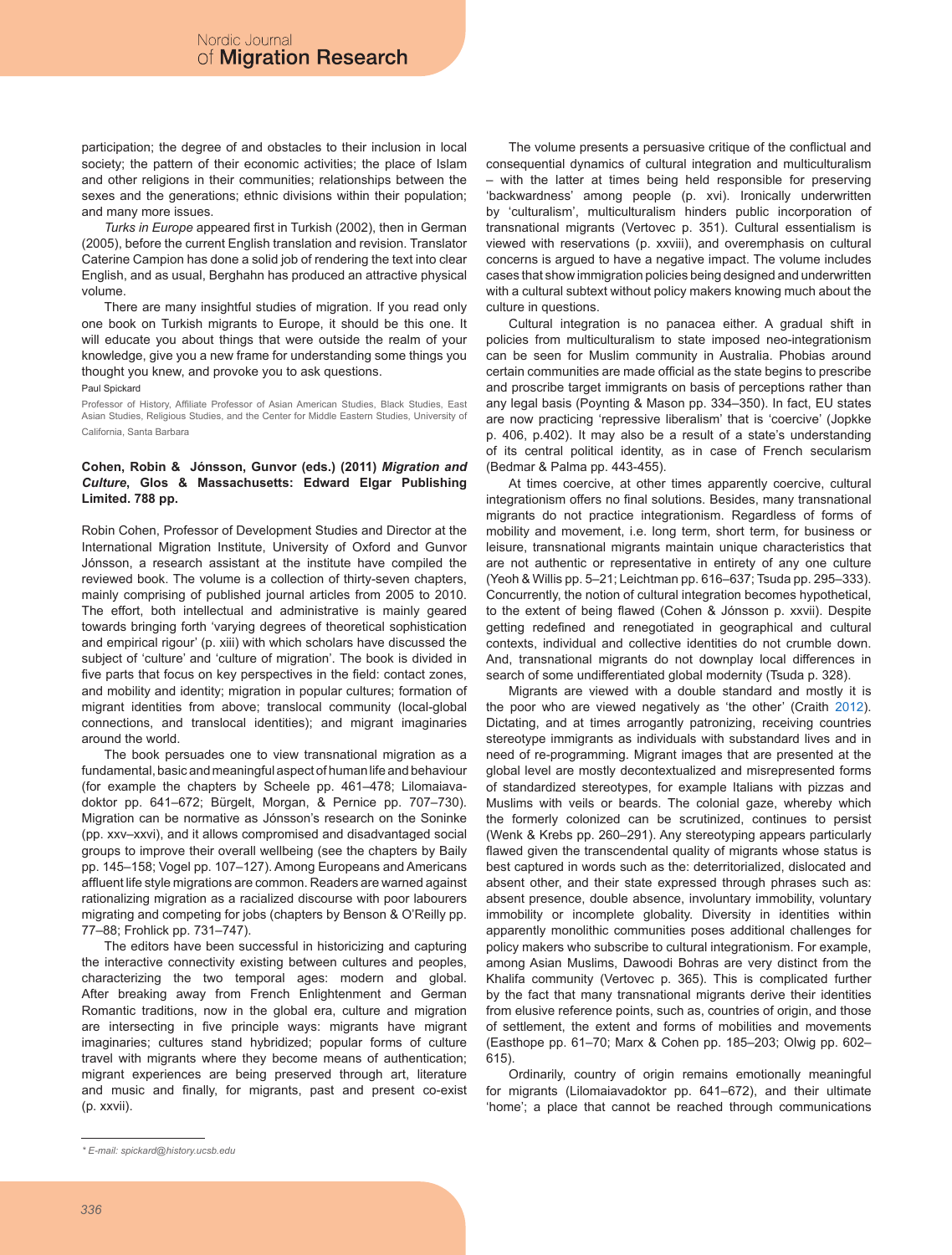tools but only by proper 'return visits', particularly in times of crisis and happiness (Svasek p. 95; Olwig pp. 602–615). Kinship ties hardly get overruled by migratory trends which equally affect both migrants and non-migrants; with the latter mostly demanding from the former to become community patrons and financial providers (Cohen & Jónsson p. xxvi; Kandel & Massey p. 25; Vogel p. 109; Baily pp. 145–158; Carling pp. 501–538), and the former initiating change in the latter through social remittances (Levitt pp. 566–567). At times war-ravaged countries receive visitors from abroad; younger generations travel to explore their roots (Gerharz pp. 583–601.) For some, home is a place where agentic potentials are expressed through art and literature, and where collective recognition is carved out with hard work (Laroussi pp 131–144). In this realm the reviewed book resonates Marianne Hirsch & Nancy K. Miller (2011) who underline the paradox of uprootedness and multiple rootedness that is central to migrant living.

This volume raises several issues for gender studies, for example, women's rights and polygamous family structures, unwanted or difficult pregnancies (Sargent & Cordell pp. 437–441), honour related crimes (Joppke p. 402), controversy around Muslim veil (Wenk & Krebs, p. 277); experiencing the challenges of unaided transnational mobility or arriving in another land as a misfit or an oddity (Marx & Cohen pp. 185–203), or even getting persuaded to opt for a dangerously mismatched marriage abroad in hope of settling rich (Ali pp. 494–496). On a parallel note, women from developed countries migrate to the developing world in hope of some utopian love match with black men; making themselves vulnerable and exploitable (Frohlick p. 390). At times, gender roles and relations are affected positively during transnational migrations (Cruz-Manjarrez pp. 223–242; Kandel & Massey p. 25). Several authors have indicated linkages between migration and manhood (Cohen & Jónsson p. xxvi; Kandel & Massey p. 23). Transnational migrants have a sexual culture fraught with risks. Although a chapter focuses on Venezuelan *transformistas* (Vogel pp.107–127), the reviewed book as a whole does not highlight a very central connection between increased mobilities of the global youth, commercial sex industry, and much higher risks of spread of AIDS/STDs – an issue that both qualitative and quantitative researchers in the field have insisted upon for a long time, for example, Gilbert Herdt (1997).

Finally, this voluminous compendium draws its strength from an international group of contributors, and subsequently a diverse range of empirical data on themes discussed above. Unfortunately, the structural flaws, i.e. missing introductions and conclusions in each of the five parts, and an end without any conclusion or afterword makes it difficult to synthesize provided information. Put differently, readers are not transported back from geographical zones towards more substantive thematic zones. Information is not fully crystallized and a few important, even recurrent themes are left underdeveloped, particularly 'gender', that despite appearing in many chapters does not gain a primordial status in the book introduction. The absence of policy recommendations towards the end of the book is equally noticeable. In this regard the edited volume by Gabriella Lazaridis (2011) manages to develop important themes such as 'gendered insecurity' and 'racialized securitization' post-9/11, that emphasize the creation of Muslims and Arabs as threats to an imagined European cultural homogeneity. Despite taking note of Islamophobia, the editors of the reviewed volume do not present a thorough analysis of what for example Lazaridis notes as culture-based 'new' racism. This book would have needed a conclusion and the editors could have formulated it in a non-repetitive manner i.e. vis-à-vis the introduction. This enormous effort of combining extensive and

widespread information, and illuminating a range of real-life issues, would have deserved to be cemented with a proposed 'way forward'. In any case, the density and diversity of included material certainly makes the volume relevant and useful to many researchers around the globe.

#### Maleeha Aslam

Fellow Cambridge Commonwealth Society and Member Wolfson College, Cambridge

#### *References*

- *Craith, MN (ed.) 2012, Narratives of place, belonging, and language: an intercultural perspective, Palgrave Macmillan, Hampshire.*
- *Herdt, G (ed.) 1997, Sexual cultures and migration in the era of aids: anthropological and demographic perspectives, Clarendon Press Oxford, Oxford.*
- *Hirsch, M & Miller, NK (eds.) 2011, Rites of return: diaspora poetics and politics of memory, Columbia University Press, New York.*
- *Lazaridis, G (ed.) 2011, Security, insecurity and migration in Europe, Ashgate, Surrey.*

#### **Jeldtoft, Nadia & Nielsen, S. Jorgen (eds.) (2012)** *Methods and Contexts in the Study of Muslim Minorities, Visible and Invisible Muslims,* **London and New York: Routledge. 242 pp.**

*Methods and contexts in the Study of Muslim Minorities* is an edited volume that combines both qualitative and quantitative methods in the study of Muslim minorities in Europe. Even though a part of the book was previously published as a special issue of *Ethnic and Racial Studies* (volume 34, issue 7, 2011) this does not make it less interesting and important. The editors of the volume are Nadia Jeldtoft, a PhD fellow at the Centre for European Islamic Thought in the Faculty of Theology at the University of Copenhagen, Denmark and Jorgen S. Nielsen, Professor of the Danish National Research Foundation and the Director of the Centre for European Islamic Thought in the Faculty of Theology at the University of Copenhagen. Apart from a short, but informative, introduction written by the editors, the book consists of two main parts. Part I focuses on methods and Part II focuses on contexts. The first part is more extensive than the second one and includes eight seminal and illuminating chapters, while the second part consists of only four chapters. The fifteen contributors include both younger and already known scholars (e.g. Safet Bectovic, Sara Silvestri, Peter Gundelach, Philip Conor to mention just a few). This combination is an advantage of the volume, because it brings together the experience of prominent scholars and the thirst for knowledge of the younger ones.

The book both addresses and reflects the issue of categorization of Muslim minorities (p. 1). In the past decade Muslims in Europe have been the subject of heated debates, regarding the place and role of religion in the public space. As a consequence, research into the issues involved has often used visible and formalized expressions of Muslim religiosity as its empirical point of departure. On the contrary, this volume focuses on the micro-level workings of Muslim minority religiosity to offer a new perspective on these debates. The contributors of the volume examine Muslim's religiosity not within the formal level of organizations and institutions, but in the informal level of every day life and practice. As the editors correctly argue in their introduction, Muslims in Europe are not a single group, but many heterogeneous groups which have different approaches to Islam

*<sup>\*</sup> E-mail: m.aslam.02@cantab.net*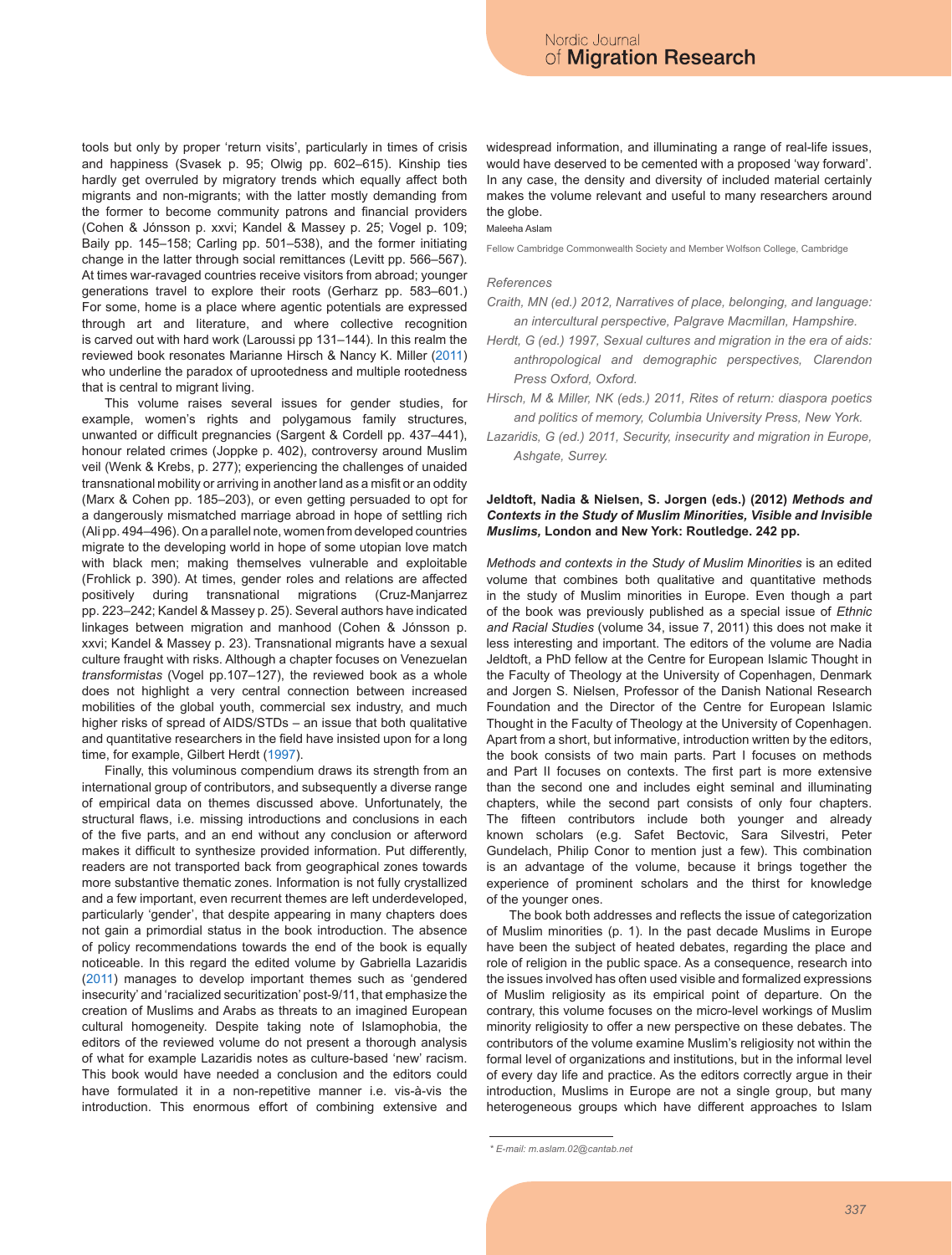and being Muslim (p. 4). This idea, that a uniform Muslim identity does not exist, is also supported by other contributors of the volume (p. 14).

The first part of the book is the most interesting and fruitful of the two. In these chapters the reader finds various studies (mainly of sociology of religion) of a qualitative character, such as life story interviews (chapter 3); fieldwork with women participating in a private study group (chapter 4); Socratic interview technique and the use of cartoons (chapter 5, esp. pp. 70–74): focus group interviews (chapter 6); long-term ethnographic methods and fieldwork in general (chapters 7 and 8). All these approaches and methods are applicable in cases where the researcher intends to conduct in-depth research on groups like Muslim immigrants, converts or other marginalized and minority groups. Thus, this volume is not addressed exclusively to those researchers studying Muslim minorities. Furthermore, through these chapters various methodological and ethical issues are discussed, for example how to find potential informants, how to generate data and other ethical challenges (pp. 94–99).

The most innovative of the above-mentioned qualitative studies is the one that uses cartoons in order to picture the main issues discussed in the repeated Socratic technique interviews conducted with young adult Muslims, who are not deeply religious (chapter 5). The article argues that it is important to complement the research about devout Muslims by discussing with other types of Muslims, who although being the majority seldom feature the research. All drawings were based on the twenty-five taped and transcribed interviews and the researcher's ambition was to render the conversations as closely as possible without going into excess by adding each and every pause or confirming sound (p. 70). As far as I know it is very rare to present interviews as cartoons especially in an academic work, but I really think that this is a fine alternative idea. However, attention should be paid in order to avoid transforming academic research into novel.

The second part consists of quantitative studies and is basically descriptive of the general social context regarding issues on Muslim minorities. It uses first-hand or second-hand survey data, for example from the European Social Survey (chapter 10). However, these kinds of quantitative surveys are useful for every researcher, as they provide him/her the general idea of the issue he/she studies and assist him/her in understanding the macro-level of the social milieu he/she is interested in, before starting a more in-depth qualitative research. The main themes of the second part are young people's attitudes towards Muslims in Sweden; democratic values among Muslim minorities and the majority population in Denmark; generational differences in ethnic and religious attachment and their interrelation in the Netherlands; and contexts of immigrant receptivity and immigrant religious outcomes in Western Europe. Chapter 10, in my view, is the most useful one, because it uses a sub-sample of immigrant Muslims within the European Social Survey (2002, 2004 and 2006), to analyze the contexts of immigrant receptivity as less or more welcoming. The results, based on multi-level modelling, confirm the hypothesis that less welcoming environments to immigrants are associated with higher religious outcomes among Muslims in comparison to the host region's religiosity.

It could be argued that a major drawback of the volume is that all the studies contained are focused mainly on the Nordic countries (Denmark, Sweden) plus on Germany and the Netherlands. However, in my view this is not a serious problem. The main focus of the reader of this volume should be on the approaches introduced especially regarding the qualitative methods. In that sense, the ideas produced and analyzed in the first part of the book could help the reader to produce his own methodological approaches that could be applied on his own research milieu without following exactly the steps suggested by the scholars who study Muslims in North Europe. In my view, this is a balanced book that refers to all the main topics about Muslims in contemporary Europe. Both parts of the volume are interconnected and complement each other through the combination of both qualitative and quantitative studies, providing a general and complete image of the issues studied. Therefore, this edited volume will be really useful to both students and scholars who wish to study Muslim minorities in Europe, in every country, as it gives the opportunity to every researcher to use his/her 'sociological imagination' in order to produce innovative ideas for the best study of this research field.

Alexandros Sakellariou

Post-doctoral researcher, Panteion University of Social and Political Sciences of Athens Department of Sociology

# **Rovisco, Maria & Nowicka, Magdalena (eds.) (2011)**  *The Ashgate Research Companion to Cosmopolitanism***, Surrey: Ashgate. 426 pp.**

In the current political debates and cultural discussions, terms like cosmopolitanism, transnationalism and multiculturalism show up more and more. Cosmopolitanism is a sensible concept in interpreting the transnational processes of the globalizing world, although its idealistic versions are slippery and thin when compared with concrete situations. It is not a new key word as such, and the roots of contemporary cosmopolitan discourses are, as many contributors of the present book remind us, found from the Kantian arguments on Enlightenment from the 18<sup>th</sup> century. The way that cosmopolitan citizenship is reasoned has been changed, however. These kinds of citizen rights cannot be restricted to the legislated arena of political activities of individuals or to the responsibilities of community members in the frames of independent nation-states. The relationship between state institutions and political actors or social partners is hard to define in terms of cosmopolitanism. Rather, the usefulness of cosmopolitanism is connected to the increased needs to describe and clear up the processes that happen when global interdependencies and interconnectedness of transnational social associations are increasingly becoming acute realities of the members of current societies. Cosmopolitanism is still entangled with its idealistic meanings, as shown in many texts included in this collection. The term is favoured in definitions which are abstractly connected with universal human values. Concretized applications of particular cosmopolitanisms are often ambivalent and even controversial.

Therefore this prism-like concept demands careful and multisided analysis of different examples, which need to be carefully considered by crossing the conventional frames of social sciences and humanities. The aim of this collection of articles is to bring theoretical and empirical discussions together by introducing both mainstream ideas and the newest debates. The book is structured to deal with cultural, political, ethical and critical issues concerning the subject. It also deals with multiple dimensions of cosmopolitanism by discussing the challenges of multi-disciplinary research. Its focus is on cosmopolitan activities and ethical demands of new transnational politics.

An abstract and therefore liquid character of cosmopolitan culture is methodologically supported by the constructive, discursive and reflexive terminology which is applied when interpreting current

*<sup>\*</sup> E-mail: sociology.panteion@gmail.com*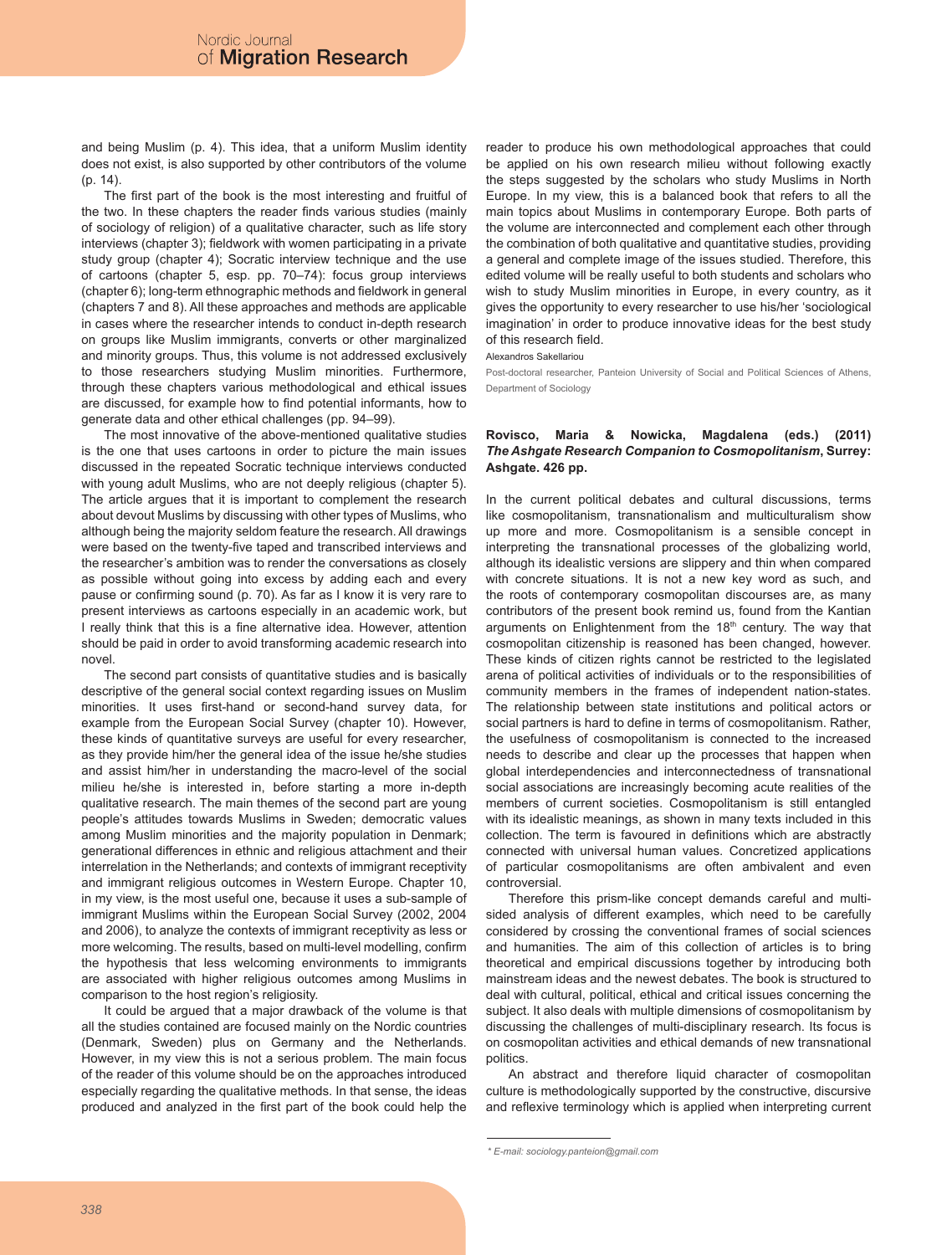social and political phenomena. Many interpreters of cosmopolitanism – also certain contributors of this book – speak about a turn or even a paradigm shift in social sciences, referring to such terminology. As an effect, the importance of renewing the orientation of social relations and political actors is emphasized when researching how the current society is changing.

Maria Rovisco and Magdalena Nowicka have collected more than twenty articles to discuss cosmopolitanism from cultural and political perspectives by introducing basic arguments and different debates on cosmopolitanism. Cultural and political issues are related to ethical questions of human rights, universal values and global justice. Cosmopolitanism is basically grasped as something that is rooted to Kant's way of arguing moral values and their universal legacy.

In their introduction Rovisco and Nowicka refer to cosmopolitanism as an analytical tool for setting transformations of social and political processes into a global context. Modern political theory and sociology were developed to approach these processes through the lenses of methodological nationalism inside the frame of nationstates. National identities have been based on the (patriarchal) family membership, which is rooted to localities like home, home-community and homeland.

New kind of methodological reflexivity is demanded from researchers who are trying to understand what happens in processes where the boundaries between earlier separated groups and communities are crossed. Local and global processes are now interconnected and markers of identity-group formations, such as 'us and them' or 'citizens and denizens', have to be redefined. Researchers of border-crossings have to consider the openness of cultural categories and enlargement of contextual frames of reference seriously. As many authors of this book assert, the competences of earlier conventions on connections and divisions between inclusive and exclusive zones are now challenged in approaches of transnationalism. Our understanding of cosmopolitan activities should continuously be deepened so that we can understand the character of current transformations. This demands that the movable placements of migrant actors are identified, even though their positions are precarious and their social identities are reconstructed from pieces of elements which are interconnected in new ways. An important issue to deal with is whether cosmopolitanism is defended in strong or weak forms in the global level, when requirements of human justice and distributive equality are understood as basic values of world citizens.

People are increasingly crossing national borders due to a variety of reasons − as tourists, traders, work-seekers, migrants, refugees and other kinds of vagrants. Border-crossings make people dislocated in terms that have been valid in defining citizenship in the nation states. But border-crossings also make it necessary to reconstruct citizen categories so that the relationships between locals and cosmopolitans can be redefined in the promotion of a new world order. Social actors who are both locals and cosmopolitans can contribute to civic activities by mobilizing their complex resources to become more influential. Their capabilities of acting together are increased only if they have enough solidarity and skills to form confident commitments across the borders, even with others than members of familiar communities or guaranteed trade partners. Solidarity without sustainable ethical rules is instrumentally oriented and therefore these kinds of cross-border commitments stay fragile. As far as the ethical codification is governed through the national legislation, global commitments are unequally progressed and the congruence of piecemeal efforts to justify cosmopolitan ideals need to be continuously checked through changing practices. One aspect is how the voices of people who have lost their 'original' home and try to integrate in their new communities are heard.

Methodological cosmopolitanism demands reformation in ways of thinking about borders, not only because geopolitical borders are constantly being crossed but also because earlier fixed cultural identities and their boundaries are challenged. When cultural values of people are defined in connection with their national identities, those values are appreciated according to the hierarchical order of ethnicities. If taken seriously, cosmopolitanism demands equal human dignity of each individual inside the global structure.

Disciplinary borders of conventional cultural and social sciences are also challenged as this multidisciplinary transformation influences how the contents of cultural, social and political sciences are understood. The borders are not disappearing but being displaced, mixed or melted so that they become more invisible. This situation demands new constructive interpretations on how social relations, political activities and cultural identities are reformed in the globalizing world.

Among the almost thirty authors, there are both younger researchers and also distinguished scholars of the field like Ulrich Beck, David Held, Martha Nussbaum and Roland Robertson. Although the list of contributors mainly shows the representation of Anglo-American academic institutions, the perspectives which the contents cover also reach beyond the Western world. To understand the current world better, we need more discussion on cosmopolitan issues with an emphasis to voices from outside Europe. African representatives, apart from diaspora citizens, are still missing in this global discussion. Interestingly, the contributors representing the 'rising' Asia deal with issues like 'vernacular cosmopolitanism' or multicultural debates on the postcolonial situation. Alienating exclusion, living in diaspora situations or hybrid rooting to cosmopolitan localities are problems met in concrete situations of globally moving people. The applicability of the ideals of abstract universalism is a problem for cosmopolitanism as such. Unsolved questions are serious problems; one of them is how both particular and universal versions of cosmopolitanism tend to support elitist orientations to human rights, when rooted in the Enlightenment as a liberal (bourgeois) ideology.

It is easier to see cosmopolitanism as an abstract ideal from above than to understand concretely the daily life of the common people who are obliged to move out from home and separate from their roots and families. It raises the question, how can everyday practices be supported through the means of cosmopolitan thinking. This problem characterizes the collection, especially since the argumentation of some articles is quite abstract and confidence on conceptual thinking is best gained through coherent mundane examples. Fortunately this book also contains a lot of material, inspiring thoughts, well-reasoned arguments, and interesting debates to continue discussion for the realization of cosmopolitan practices.

Pirkkoliisa Ahponen

Professor emerita, Department of Social Sciences, University of Eastern, Finland

## **Six-Hohebalken, Maria & Tosic, Jelena (eds.) (2009)** *Anthropologie der Migration. Theoretische Grundlagen und interdisziplinäre Aspekte***, Wien: Facultas Verlags- unf Buchhandels AG. 365 pp.**

There is no surprise in seeing again another volume devoted to migration studies – the discipline which developed to be the new booming industry in social sciences and humanities over the last fifteen years. But what makes this edited volume unique is its format as a textbook which is based on anthropological encounters with

*<sup>\*</sup> E-mail: pirkkoliisa.ahponen@uef.fi*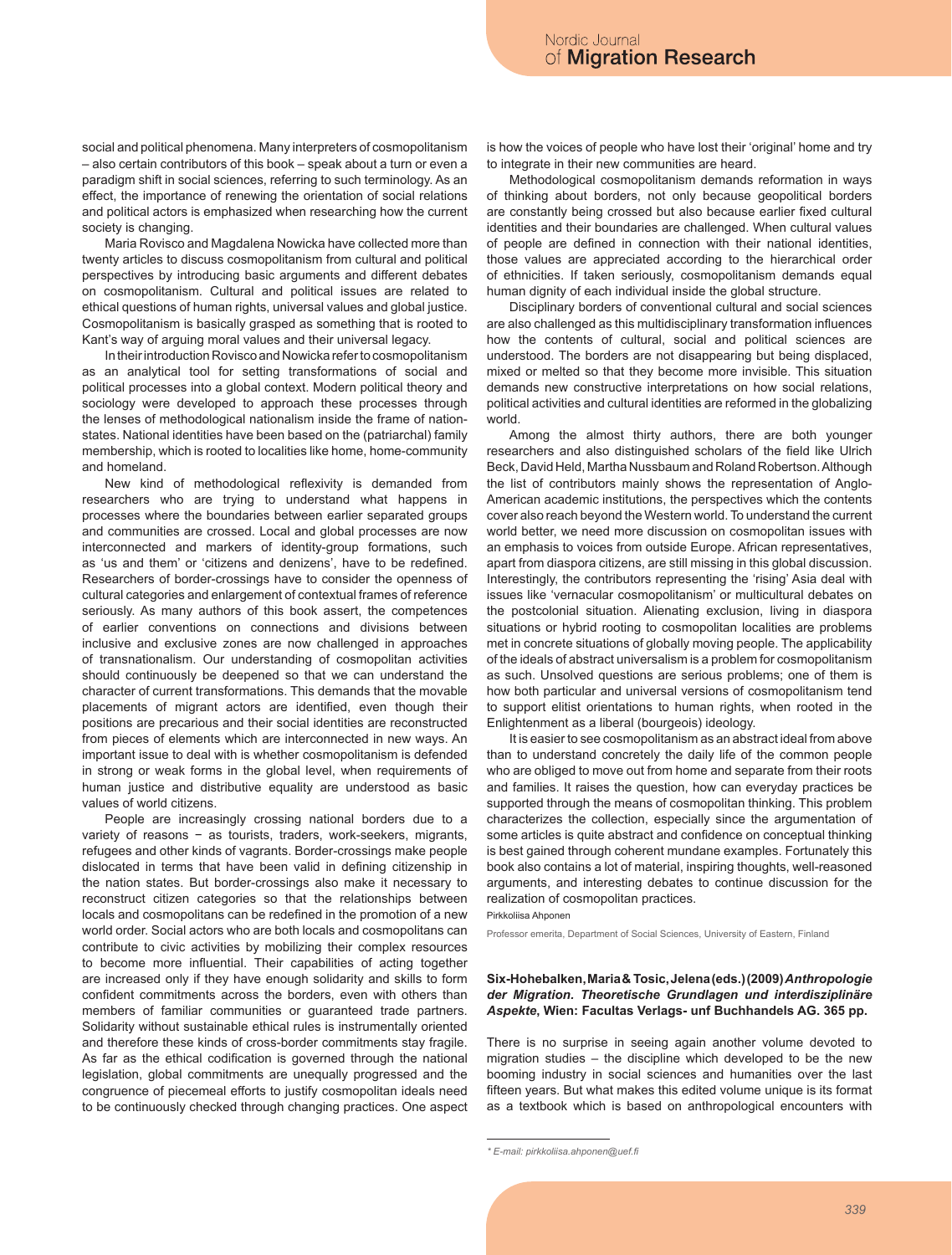migration studies at a singular academic place – the University of Vienna and the Austrian Academy of Sciences. While the editors of the volume, Maria Six-Hohenbalken and Jelena Tosic, do not promise to provide students with a comprehensive overview on theories and practices of a prominent area of studies, the textbook is timely and significant in particular for German speaking universities.

As Sabine Strasser, Gudrun Kroner and Barbara Herzog-Punzenberger indicate in the title of their chapter *From Margin to Mainstream? Migration Studies and Social Anthropology in Austria*, anthropology of migration made an impressively rapid career at European academic centres. In spite of the remarkable arrival of migration as a compulsory subject of educational programs there is a lack of textbooks at university bookstores equipped with tools and main directions of this new and booming field.

In fact, observing a shift in faculty profiles towards including migration studies at the core of anthropological training, one can identify an intensity of research on human mobility and an institutionalization of migration studies in Europe. The new paradigms of research on mobile cultures and networks are explicitly covered by a bunch of new research laboratories and academic networks, just to mention a few of them: COMPAS in Oxford, IMISCOE and IMES in Amsterdam; IMIS, Max-Planck Institute for Multi-ethnic and Multi-religious societies in Germany; and effectively reflected in academic journals for the studies of global networks, mobility and transnationalism. There is an emerging landscape of museums representing the history and culture of migration in Europe.

Although the scope of sub-fields of anthropology of migration in Austria is limited, the value of this textbook is in its practical purpose for students and faculty members. The collection provides not only a solid and critical overview of recent research and theoretical frameworks, but also attempts to trace the question of an uneasy interaction between key anthropological notions and human mobility throughout the twentieth century. What makes this collection 'more grounded' is its strong local knowledge of Austrian examples of global connectedness. It approaches the ongoing debates on migrants, religion, social mobility and state policies from both etic and emic perspectives. The authors' main intention is to illuminate the specific contribution of anthropology to the theory and knowledge of migration for other disciplines. Whether colleagues from other disciplines will participate actively in this call for academic exchange is a question of the future.

The chapters in the volume are based on the typical organizing principle for textbooks, including a valuable list of reading assignments for basic and additional literatures in both German and English, a material useful for instructors at both undergraduate and graduate levels. A remarkable feature in each chapter is a list of three questions for discussion elaborating new research topics for students. Starting with three introductive texts on different forms of migration, the following sixteen chapters are organized in three sections: anthropological theories; multiculturalism, identity and gender; and applied fields of anthropology of migration, '*Anwendungsfelder*', each featuring their own editorial introductions. The last part of the volume illustrates the results of applied research in the field of inter-cultural competence, health study and migrants hometown associations in Austria.

More precisely, the contributors of this collection take a look at altering classical and new concepts of the main anthropological topics such as culture, gender, religion, kinship, household economy, community, body and healing. Some of the ethnography-based examples are framed in the theoretical impulses within a broader academic scholarship such as modernization, dependency and cultural globalization. The first section of the collection presents a description of theoretical approaches, key notions and anthropological responses to macro political developments of international migration, labour migrations, diaspora and transnational networks. The chapters by Heidi Armbruster, and Sabine Strasser, as well as a reprint of Sarah Mahler's *Gender Matters: Ethnographers bring Gender from the Periphery towards the Core of Migration Studies* provide rich discussions on how anthropological studies identify their subjects and specific units of research: from household, family, community rituals, neighbourhood and peasants in remote places to networks, gender, ethnicity, youth, urban cultural diversity, translocality, second generation and 'diversity management' in contemporary cities.

In their chapter, Jelena Tocis, Gudrun Kroner and Susanne Binder address a prominent offshoot of social anthropology – forced migration anthropology. Drawing on classical and recent anthropological studies of expulsion and flight as lived experience the authors illustrate a recent proliferation of forced migration studies, its key definitions and a critical view on the one-sidedness characterizing the representation of forced migrants in mainstream media and state agencies. The explications lead to a self-critical note (p. 65) admitting the important role state institutions play in the reproduction of migration discourses and identities<sup>1</sup>. In spite of the 'research-up' tendency, anthropology still did not manage to produce theories and practical statements towards migration policies of nation states, international agencies, NGOs and civil society associations.

Whereas the first section gives a broader review of theories and approaches, the second part of the collection offers a deeper view on selected topics such as multiculturalism, identity and gender. Providing rich literature reviews on recent case studies in Western Europe and Turkey in the intersection of individual strategies and nation state policies, two contributions deal with transformation of family, kinship and religion. These two articles, both written by Maria Six-Hohenbalken, deserve special mention as they touch upon two of the most conventional topics in anthropology. According to her, it is the family or religious belonging that can be crucial in decision making to migrate or stay at home. At the same time, the author suggests to rethink ideal types of kinship and marriage norms arguing for an emphasis on flexibility of family ties and dynamic religious shared meanings.

As a result, one can expect that anthropological studies on the phenomenon of migration have a great potential to be in the forefront of engaging with the 'others' in a critical way by questioning the mainstream macro perspectives on mobility cultures. Readers will find some answers to the question, to what extent the anthropological lens has contributed to the study of human migration. Still, the essays tell us little whether anthropologists of migration have produced a new field of research which is relevant for other disciplines. Almost all of the essays deal with the questions of identity, belonging and politics of integration in a new land rather than with, for example, the impact of migration for sending societies, a new materiality and popular culture of transnational migration, migrant's entrepreneurship and urban economy. Though a distinguishing feature of anthropology in comparison to other subjects dealing with migration is a closer insight in everyday life, minute details and deep narratives reflecting 'intimacies' and 'cultural technologies' of migration patterns and individual experiences, the authors do not spend much time with anthropological modes of analysis and ethnographic ways of data creation. So, a comprehended and systematic description of research methods including practical instructions for students on how to use

In his recent collection of essays Steven Vertovec (2010) advocated public understanding and policy development to the subject matter of anthropology of migration.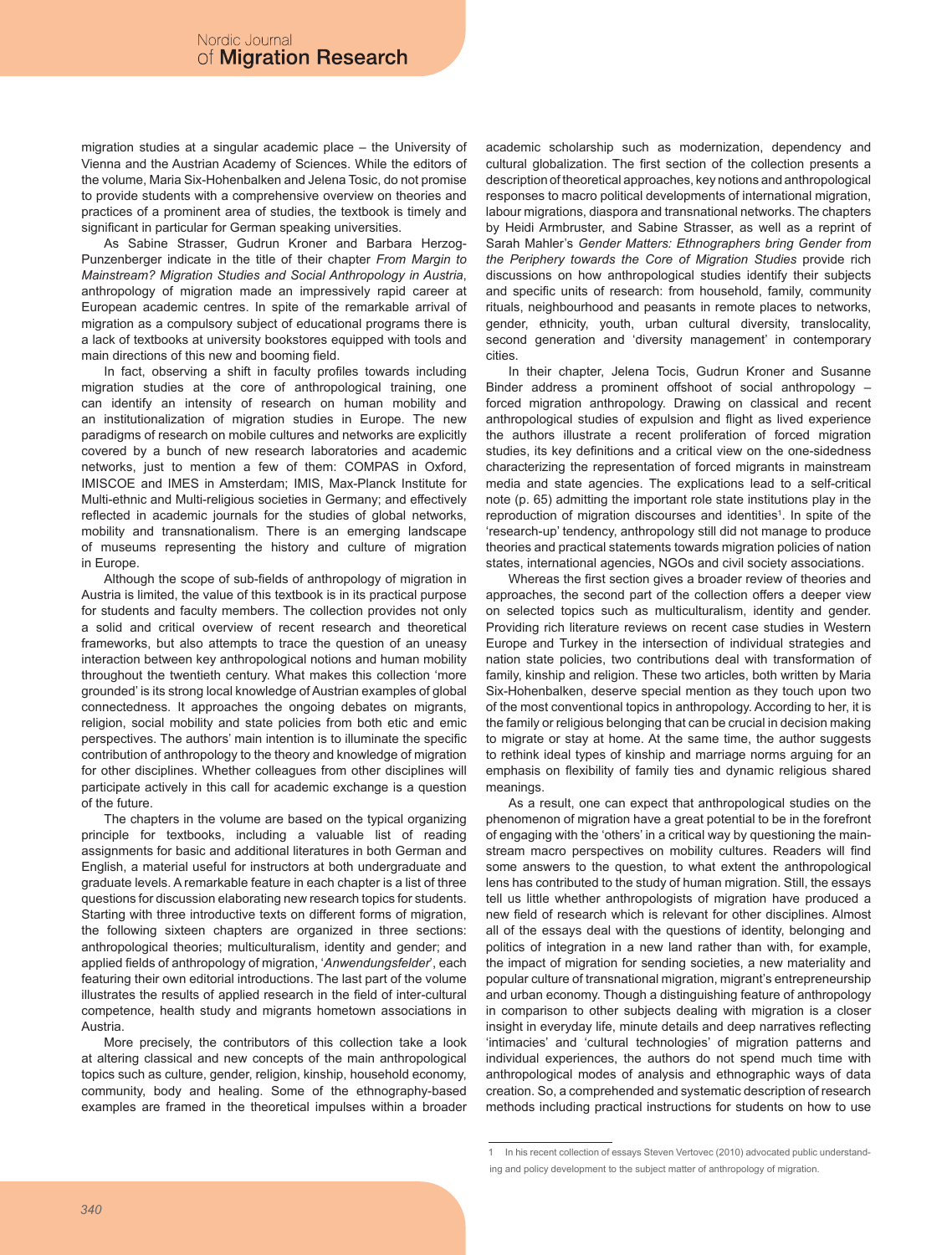their environment for training anthropological skills and on the benefit of a combination of classical long-term and multi-sited ethnographies would have added powerfully to the authors' recommendations.

As a textbook *Anthropology of Migration* would definitely benefit from including additional teaching materials such as visuals, photographs, films and blogs which would help to grasp the scope of increased meaning of migration for contemporary societies and the changing mode of representations of migrants and refugees in Western Europe and elsewhere. Nevertheless, the textbook is written in a clear and accessible language and makes an important contribution to academic scholarship and for the educational processes at German speaking universities. This inspires for further studies.

## Tsypylma Darieva

Associate Professor, University of Tsukuba, Japan

#### **References**

*Vertovec, S 2010, Anthropology of migration and multiculturalism: new directions, Routledge, London.*

## **Zincone, Giovanna, Penninx, Rinus & Borkert, Maren (eds.) (2011)**  *Migration Policymaking in Europe: The Dynamics of Actors and Contexts in Past and Present***, Amsterdam: Amsterdam University Press. 440 pp.**

Whereas the history of immigration in Europe is clearly one of continuity in some respects, there have been significant changes in both migration patterns and state efforts to regulate migration movements. The objective of this volume is to analyze how migration policies are formed and implemented, with ten European countries serving as case studies. Fifteen authors have contributed to the book, in addition to writing editors Giovanna Zincone, Rinus Penninx and Maren Borkert. The cases span from the post-war migration countries of Austria, France, Germany, the Netherlands, Switzerland and the United Kingdom, via the Mediterranean migration countries of Italy and Spain, to the Eastern European countries of the Czech Republic and Poland, both of the latter being 2004 EU accession states. Grouping the case studies as post-war migration countries, Mediterranean migration countries and Eastern European countries respectively, the book emphasizes the impact of past experience on current migration policies. Historical and institutional legacies such as colonial history, emigration experience and the relationship between the state and religion(s) are seen as potential influences on migration policies.

Whereas much research has been done on the content of migration policies, this book provides a closer look on the processes through which these policies come into being. The authors concern themselves mainly with the making of policies, rather than mapping their specific contents. Nevertheless, the empirical examples also suggest similarities and dissimilarities across states, as well as policy change and consistency.

In the introduction, the authors launch their attempt to analyze the process of policymaking. Furthermore, they present the background of this comparative study, and briefly discuss the challenges of such an undertaking. The bulk of the book consists of country-by-country analysis, ten chapters in all. While the focal point is the last decade, the authors have provided the historical context of earlier migratory movements, as well as early attempts at policies and policymaking. Adhering to a predefined analytical framework, the authors approach the whole range of country cases in a consistent manner. In the

Drawing on the analytical framework of an earlier study (Zincone & Caponio 2006), the authors present a range of actors and factors important to the processes of making and implementing policy in the ten case countries: legal frameworks and the legislative powers of the state; the legislative initiatives of civil servants; supreme courts interpreting legislation; the labour market and its actors (employers and unions); religious bodies; the political machinations of changing governments; NGOs; think tanks and experts; voters, and public opinion. Some actors are presented as a disciplining force in the process of decision-making, whereas others are perceived as buffers against radical change.

The EU is presented as a major force in policymaking, not only by way of treaties and directives, but also through informal contact and exchange between member states. The authors conclude that common EU policies often follow changes of policy in influential EU countries. Several examples in the case studies illuminate how countries influence each other regarding policy, leading to an informal harmonization of policies to meet changes elsewhere in Europe. Still, there remains a diversity of policies across EU member states, which the authors attribute to the fact that immigration started at different points of time in European countries, thus leading to differences in the configuration and impact of immigration.

The authors convincingly suggest a battle of competences between various actors, all keen on making migration their competence: governments; parliaments; ministries; public administration; municipalities; constitutional courts; employers and unions. Numerous examples remind us how state policymakers have often made the mistake of perceiving migration – both within and into Europe – as a temporary phenomenon, seeing migrants merely as a dispensable work force. The widespread perception of particularly labour migrants as 'guests' has, naturally, influenced the formation and shape of inclusion policies, or the lack of such measures. The authors further outline conflicting notions of migration. Is it mainly an issue pertaining to the labour market, the domain of labour relations, and, subsequently, the labour ministries? Is it rather an issue of national security, making it the concern of the Ministry of the Interior, the Ministry of Justice or bodies governing the police? Or, finally, is it a social issue of health, education or welfare?

Incidentally, the issue of competences also poses a challenge to the authors, given the comparative nature of their analysis. The editors succinctly describe the problem of comparative research in a policy field where categories are named and delineated differently both historically and from one country to the next. Different terminology and definitions reflect differences in how domains are demarcated. Facing 'competing terminology', the authors have chosen to use terminology from the relevant national context in country chapters. They warn that imposing uniform terminology on all country analyses would impede understanding. However, comparative analysis requires at least some common ground. Rather than forcing the analytical grid rigidly onto the cases, the authors have focused on key terms and concepts, such as the relationship between *immigration* policies regarding entry and stay, and *immigrant* policies of integration and inclusion – or, indeed, the lack of such policies.

The selection of cases for analysis appears well-founded, my only true – and perhaps unfair – objection being that Greece has been left out. The perspective of Mediterranean migration countries has, of course, been attended to through case studies of Italy and Spain.

volume's concluding chapter, policymaking in a comparative perspective is discussed, asking which factors and actors typically effect change or continuity in policies, and furthermore, whether policies converge or diverge between countries.

*<sup>\*</sup> E-mail: tsypylma25@gmail.com*